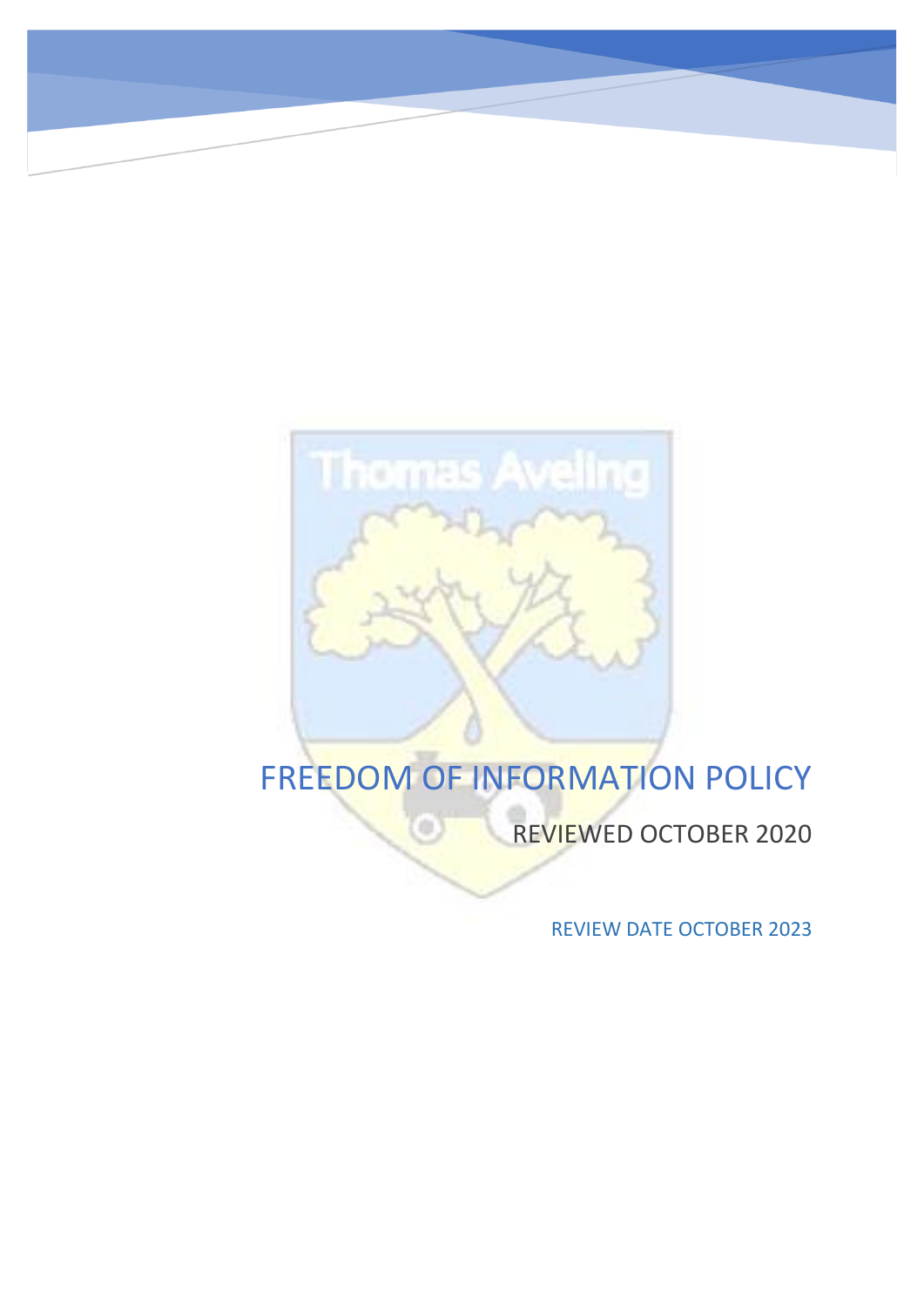# **FREEDOM OF INFORMATION POLICY**

# **General**

The governing body are aware that the school has a legal duty to supply certain information to enquirers.

The school will comply with any Freedom of Information guidance issued.

# **The school's policy is that:**

- an enquirer must be informed whether the school holds that information or not, and if it does it must supply the information;
- the information must be supplied within 20 days of the request;
- **•** the information can include personal or non-personal information, but no information relating to named individuals will be released;
- other information that the Head considers to be of a sensitive nature may also be withheld. In so deciding the Head will consider whether it should be released in the public interest if in withholding the information is greater than the public interest in releasing it;
- the Head will administer the school's process for providing information. In so doing the Head will take into account the Code of Practice, and any guidance from the local authority;

# **Responsibilities**

The Head has overall responsibility to the governing body for ensuring that the policy is implemented and that the management process is maintained.

The school's Finance Director is responsible to the Head for the day-to-day management of the policy.

# **The School's Process**

On receipt of a request in writing for information the Head will:

- **EXEDENT** decide whether the request is a request under Data Protection Act, Environmental Information Regulations or Freedom Of Information Act;
- decide whether the school holds the information or whether the request should be transferred to another body if the information is held by them;
- **•** provide the information if it has already been made public;
- **•** inform the enquirer if the information is not held;
- consider whether a third party's interests might be affected by disclosure and if so consult them;
- consider whether any exemptions apply and whether they are absolute or qualified;
- carry out a public interest test to decide if applying the qualified exemption outweighs the public interest in disclosing the information;
- **•** decide whether the estimated cost of complying with the request will exceed the appropriate limit (£450 with a maximum of £50 per individual educational record);
- **•** if a request is made for a document that contains exempt personal information ensure that the personal information is removed by applying the redaction procedure; and
- consider whether the request is vexatious or repeated;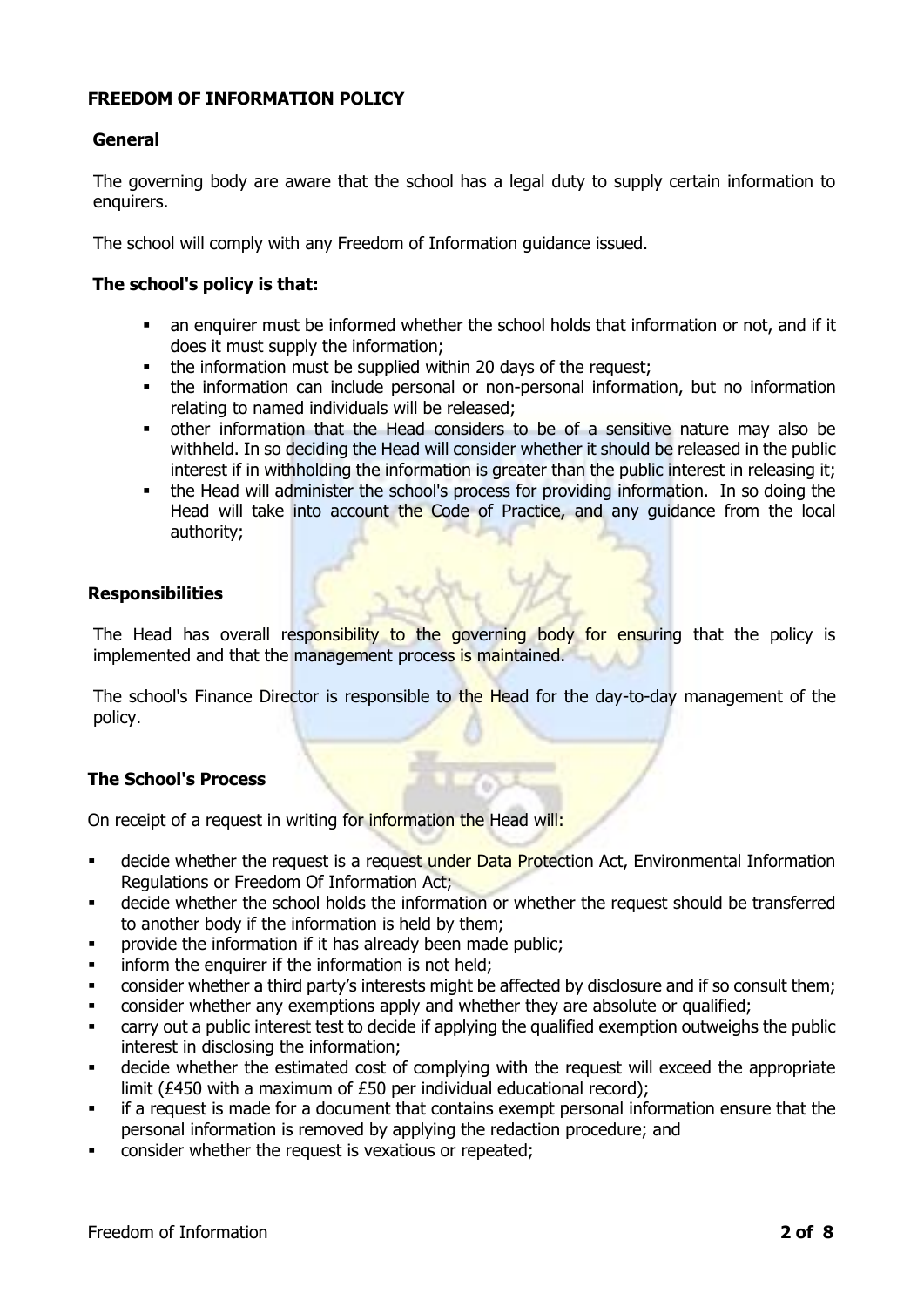The school recognises its duty to provide advice and assistance to anyone requesting information.

# **Reasons for not Complying with a Request**

The school accepts that according to the legislation there are only four reasons for not complying with a valid request for information under FOI:

- The information is not held:
- The cost threshold is reached (the threshold has yet to be decided but is likely to be in the region of £500;
- The request is considered vexatious or repeated, or
- One or more of the exemptions apply.

The school also recognises that the exemptions provided by the FOIA are:

- Information accessible by other means:
- Personal information; A request for personal information is covered by the Data Protection Act (DPA) 1998. Individuals may continue to make a "subject access request" under the DPA – these are where the enquirer asks to see what personal information the school holds about themselves;
- environmental information; where information is covered by the Environmental Information Regulations 1992.

# **Complaints**

Expressions of dissatisfaction will be handled through the school's existing complaints procedure.

# **Information to be provided**

The governors have decided that:

- All published information by the school will be made available;
- All unpublished information (including any advice or memoranda) will be made available on request, except where:
	- The names of individual people can be identified in the documents;
	- The Head considers that the document(s) contain sensitive material in the meaning of the Act and as explained in the Code of Practice; and
	- Wwhere the school intends to publish it in due course.

# **Advertising the Service**

The school will advertise its policy on freedom of information on the school's website.

# **Charging**

The governors have resolved not to charge for the service.

(N.B. It is possible to levy a charge in accordance with FOIA regulations. If a charge is made, the school must give written notice to the person, before supplying the information requested. The charge has been fixed for Education Records at a maximum of £50. A maximum hourly rate is chargeable at £25 per hour).

# Freedom of Information **3 of 8**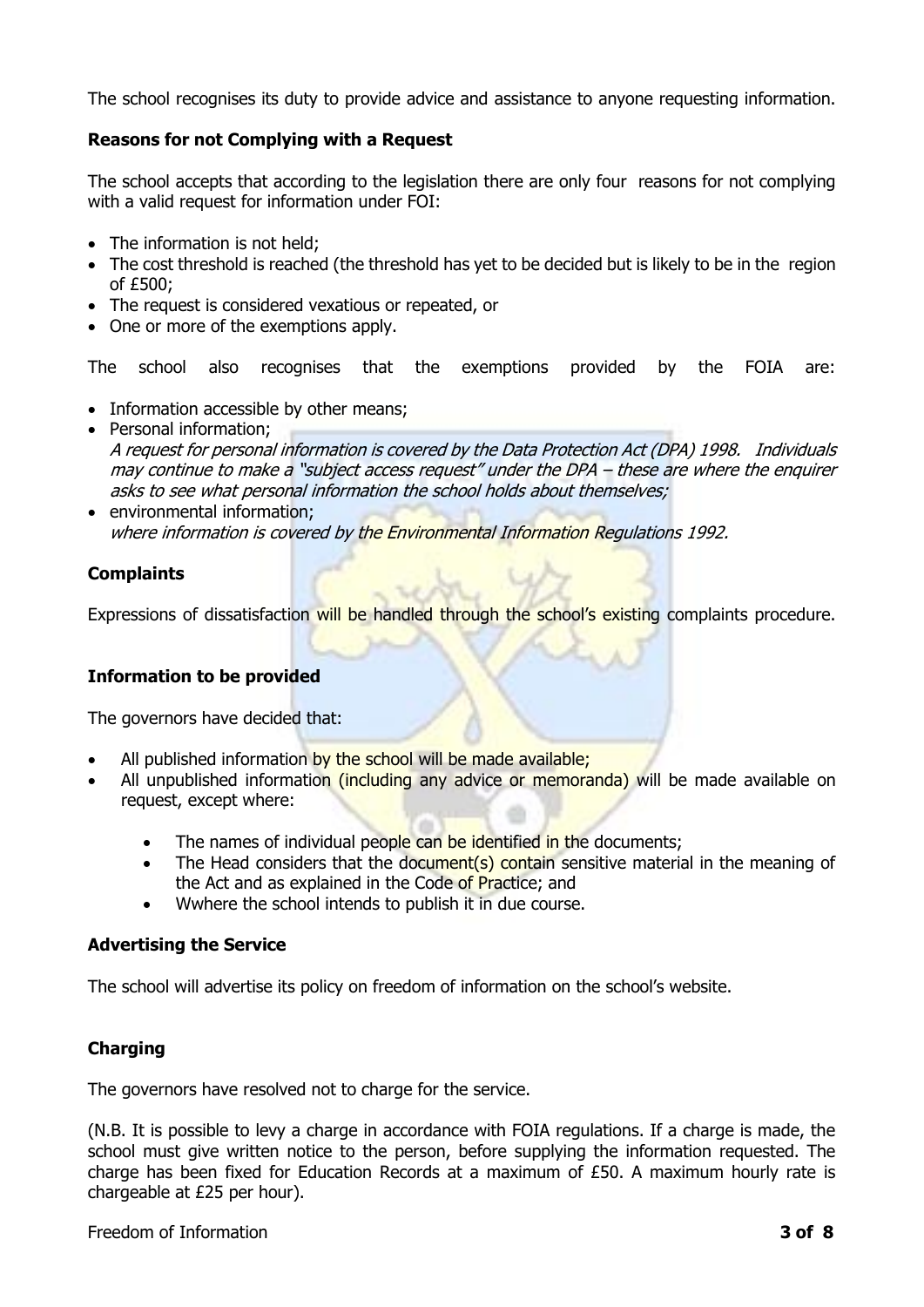# **Training**

Staff involved in the storage and management of the service will receive appropriate training.

# **Monitoring and Review**

The Head will monitor the policy in liaison with the Finance Director and will report annually to the governing body on the progress of the policy.

The Head will provide information about enquiries in regular reports to the governors.

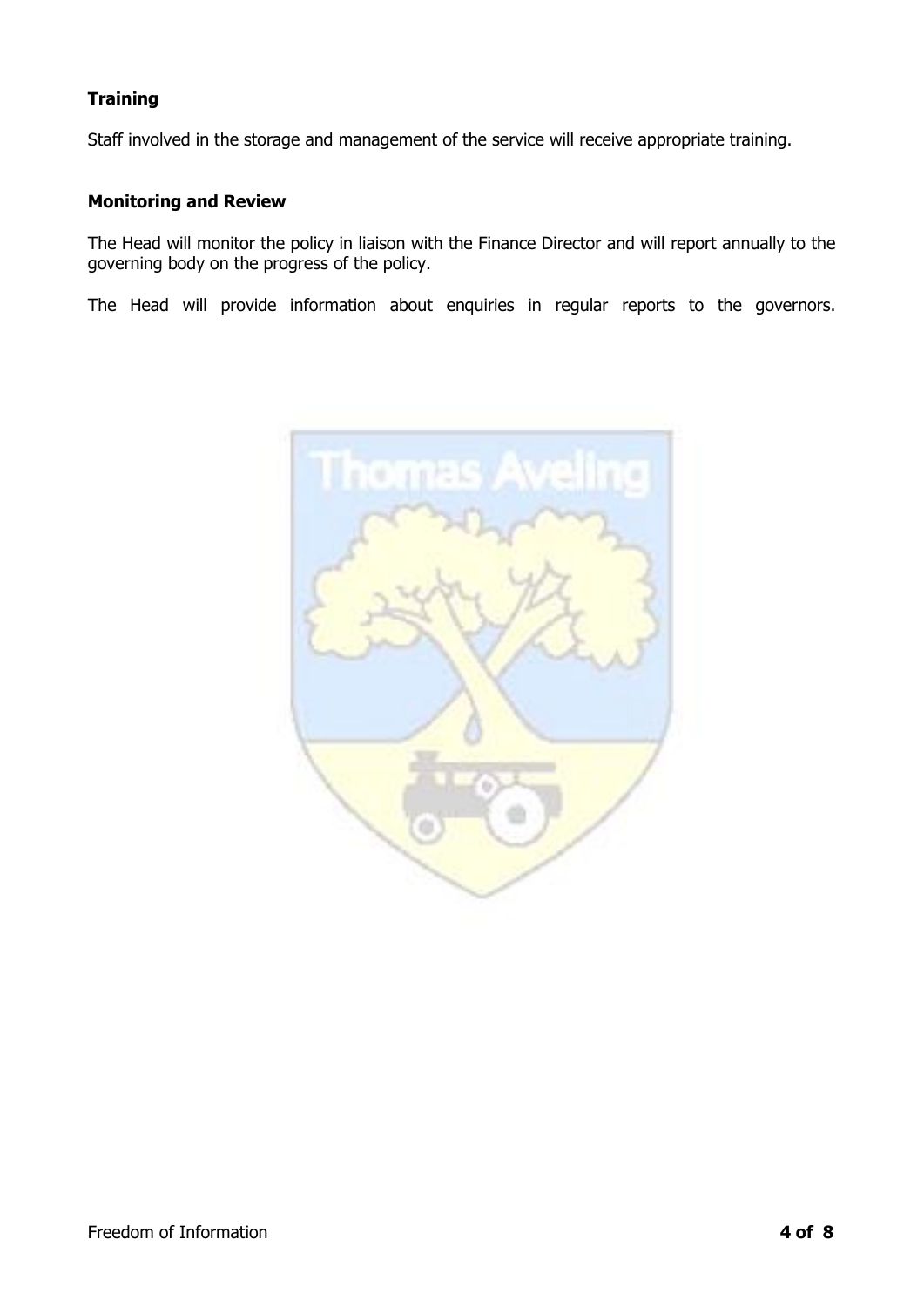# **ANNEXE 1**

# **PUBLICATION SCHEME ON INFORMATION AVAILABLE UNDER THE FREEDOM OF INFORMATION ACT 2000**

The Governing Body is responsible for maintenance of this scheme:

#### 1. **Introduction: What a Publication Scheme is, and why it has been developed**

One of the aims of the Freedom of Information Act 2000 (FOIA) is that public authorities, including all maintained schools, should be clear and proactive about the information they will make public.

To do this, we must produce a publication scheme setting out:

- The classes of information which we publish or intend to publish
- The manner in which the information will be published, and
- Whether the information is available free of charge or on payment.

The scheme covers information already published and information which is to be published in the future. All information in our Publication Scheme is available on our website: [www.thomasaveling.co.uk](http://www.thomasaveling.co.uk/) or is available in paper form.

Some information which we hold may not be made public, for example, personal information.

This Publication Scheme conforms to the model scheme for schools approved by the Information Commissioner.

# **2. School Aims and Objectives**

- Encouraging excellence and raising aspirations so that all students experience and celebrate personal achievement in all aspects of school life.
- Promoting in our students self-discipline, self-esteem and an enjoyment of learning in a well ordered environment.
- Being a caring community, sensitive to the welfare and development of its students and staff.
- Actively promoting equal opportunities for all and helping students to develop awareness, respect and tolerance for the religious, cultural and moral values of others.
- Developing the school as an integral part of the local community and emphasising the partnership between school and family.
- Equipping our students with the knowledge and skills necessary to participate effectively in a rapidly changing world.

This Publication Scheme is a means of showing how we are pursuing these Aims.

# **3. Categories of information published**

The publication scheme guides you to information which we currently publish (or have recently published) or which we will publish in the future. This is split into categories of information known as 'classes'. These are contained in section 6 of this scheme.

The classes of information that we undertake to make available are organised into four broad topic areas:

School Prospectus – information published in the school prospectus.

Governors' Documents – information published in the Governors Annual Report and in other governing body documents.

Pupils & Curriculum – information about policies that relate to pupils and the school curriculum. School Policies and other information related to the school – information about policies that relate to the school in general.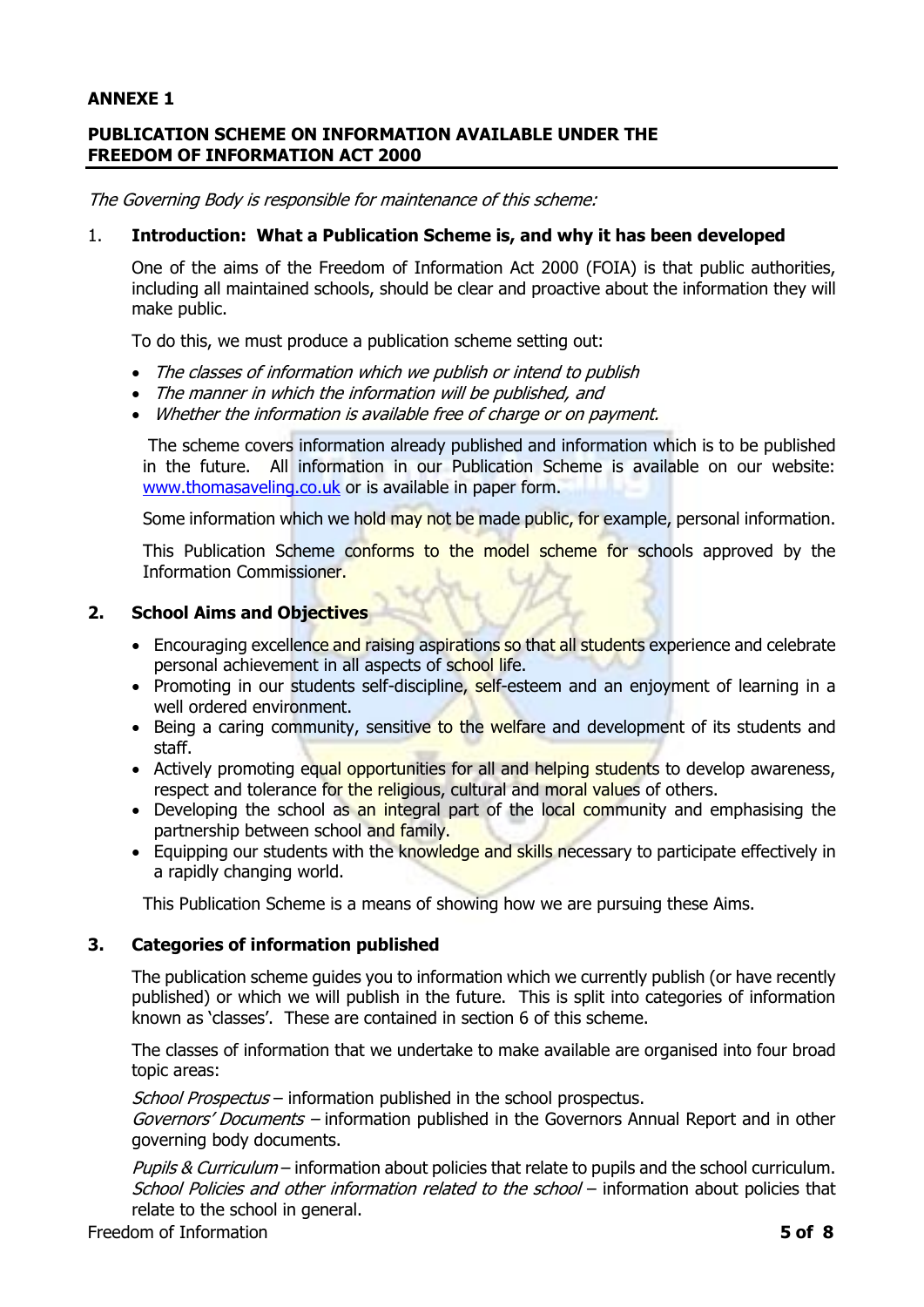# **4. How to request information**

If you require a paper version of any of the documents within the scheme, please contact the school by telephone, e-mail, fax or letter. Contact details for The Thomas Aveling School are set out below:

| E-Mail:                 | office@thomasaveling.co.uk           |
|-------------------------|--------------------------------------|
| Website:                | www.thomasaveling.co.uk              |
| Telephone:              | 01634-844809                         |
| Fax:                    | 01634-818385                         |
| <b>Contact Address:</b> | Arethusa Road ROCHESTER Kent ME1 2UW |

To help us process your request quickly, please clearly mark any correspondence "**PUBLICATION SCHEME REQUEST**" (in CAPITALS please).

If the information you are looking for is not available via the scheme and is not on our website, you can still contact the school to ask if we have it.

# 5. **Paying for Information**

Information published on our website is free, although you may incur costs from your Internet Service Provider. If you don't have Internet access. You can access our website using a local library or internet café.

Single copies of information covered by this publication are provided free, unless stated otherwise in Section 6. If your request means that we have to do a lot of photocopying or printing, or pay a large postage charge, or is for a priced item such as some printed publications or videos, we will let you know the cost before fulfilling your request. Where there is a charge, this will be indicated by  $a \, \pounds$  sign in the description box.

# 6. **Classes of Information currently published**

**School Prospectus** – this section sets out information published in the school prospectus:

| <b>Class</b>       | <b>Description</b>                                                              |
|--------------------|---------------------------------------------------------------------------------|
| <b>School</b>      | Key information, including pupil premium information, will be published on the  |
| <b>Prospectus</b>  | school's website                                                                |
|                    |                                                                                 |
| <b>Instruments</b> | The Thomas Aveling School Instruments of Government is available for inspection |
| of                 | upon request.                                                                   |
| Government         |                                                                                 |

| Minutes* of<br>Meeting of the                  | Agreed minutes of the Governing Body and its committees ( <i>current and last full</i><br>academic school year)                 |  |
|------------------------------------------------|---------------------------------------------------------------------------------------------------------------------------------|--|
| <b>Governing Body</b><br>and its<br>committees |                                                                                                                                 |  |
|                                                | * NB: some information might be confidential or otherwise exempt from the<br>publication by law $-$ we cannot therefore publish |  |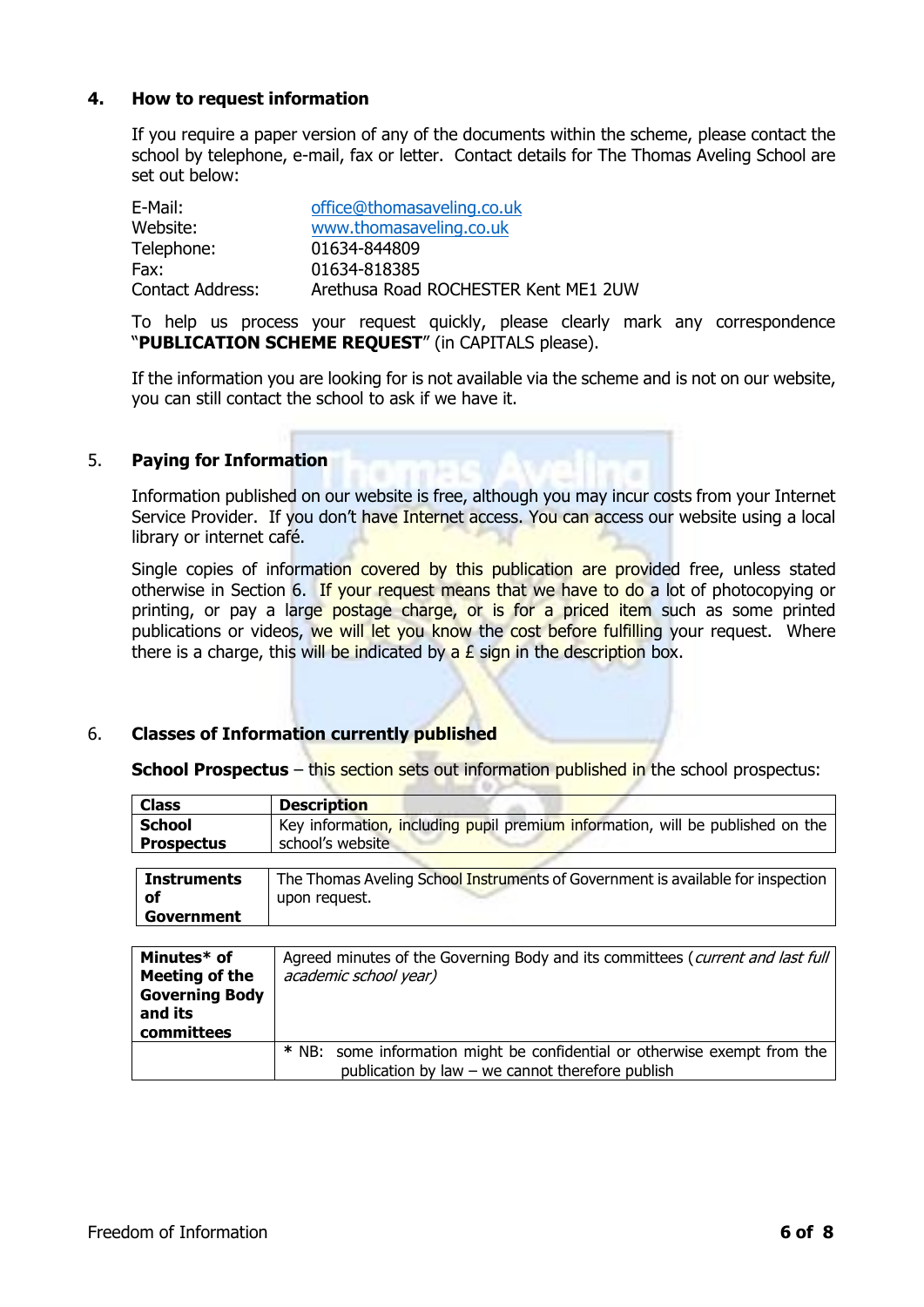**Pupils & Curriculum Policies –** This section gives access to information about policies that relate to pupils and the school curriculum.

| <b>Class</b>            | <b>Description</b>                                                                  |
|-------------------------|-------------------------------------------------------------------------------------|
| Home-School             | Statement of the school's aims and values, the school's responsibilities, the       |
| Agreement               | parental responsibilities and the school's expectations of its pupils, eg. homework |
|                         | arrangements                                                                        |
| Sex Education           | Statement of policy with regard to sex and relationship education                   |
| Policy                  |                                                                                     |
| Special                 | Information about the school's policy on providing for pupils with special          |
| educational             | educational needs                                                                   |
| <b>Needs Policy</b>     |                                                                                     |
| Accessibility           | Now part of the School's Equality Policy                                            |
| Plans, including        | Plan for increasing participation of disabled pupils in the school's curriculum,    |
| <b>Disability</b>       | improving the accessibility of the physical environment and improving delivery of   |
| <b>Inclusion Policy</b> | information to disabled pupils.                                                     |
| Race Equality           | Now part of the School's Equality Policy                                            |
| Policy                  | Statement of policy for promoting race equality                                     |
| Collective              | Statement of arrangements for the required daily act of collective worship          |
| Worship                 |                                                                                     |
| Careers                 | Statement of the programmes of careers education provided for Key 4                 |
| <b>Education Policy</b> |                                                                                     |
| Child Protection        | Statement of policy for safeguarding and promoting welfare of pupils at the school  |
| Policy                  | (from March 2004)                                                                   |
| Pupil Discipline        | Statement of general principles on behaviour and discipline and of measures taken   |
|                         | by the Headteacher to prevent bullying (also set out in schools `Anti-Bullying      |
|                         | Policy'.                                                                            |
|                         |                                                                                     |

**School Policies and other information related to the school - This section gives access** to information about policies that relate to the school in general.

| <b>Class</b>                                             | <b>Description</b>                                                                                                                                                                                                                                         |
|----------------------------------------------------------|------------------------------------------------------------------------------------------------------------------------------------------------------------------------------------------------------------------------------------------------------------|
| Published reports of OFSTED                              | Published report of the last inspection of the school and the                                                                                                                                                                                              |
| referring expressly to the school                        | summary of the report.                                                                                                                                                                                                                                     |
| Charging & Remissions Policy                             | A statement of the school's policy with respect to charges and<br>remissions for any optional extra or board and lodging for which<br>charges are permitted, for example school publications, music<br>tuition, trips                                      |
| School session times and term<br>dates                   | Details of school session and dates of school terms and holidays,<br>as published on the school website                                                                                                                                                    |
| Health & Safety Policy and risk                          | Statement of general policy with respect of Health and Safety at                                                                                                                                                                                           |
| assessment                                               | work of employees (and others) and the organisation and<br>arrangements for carrying out the policy                                                                                                                                                        |
| Concerns & Complaints Procedure                          | Policy on Trust Website and Procedures on School Website                                                                                                                                                                                                   |
| Staff Conduct, Discipline and                            |                                                                                                                                                                                                                                                            |
| Grievance                                                |                                                                                                                                                                                                                                                            |
| Curriculum circulars and statutory<br><i>instruments</i> | instruments, departmental circulars<br>Any<br>statutory<br>and<br>administrative memoranda sent by the Department of Education<br>and Skills to the Headteacher or Governing Body relating to the<br>curriculum are available for inspection upon request. |
| Annex $A -$                                              | Annex A provides a list of other documents that are held by the                                                                                                                                                                                            |
| <b>Other Documents</b>                                   | school and are available on request                                                                                                                                                                                                                        |